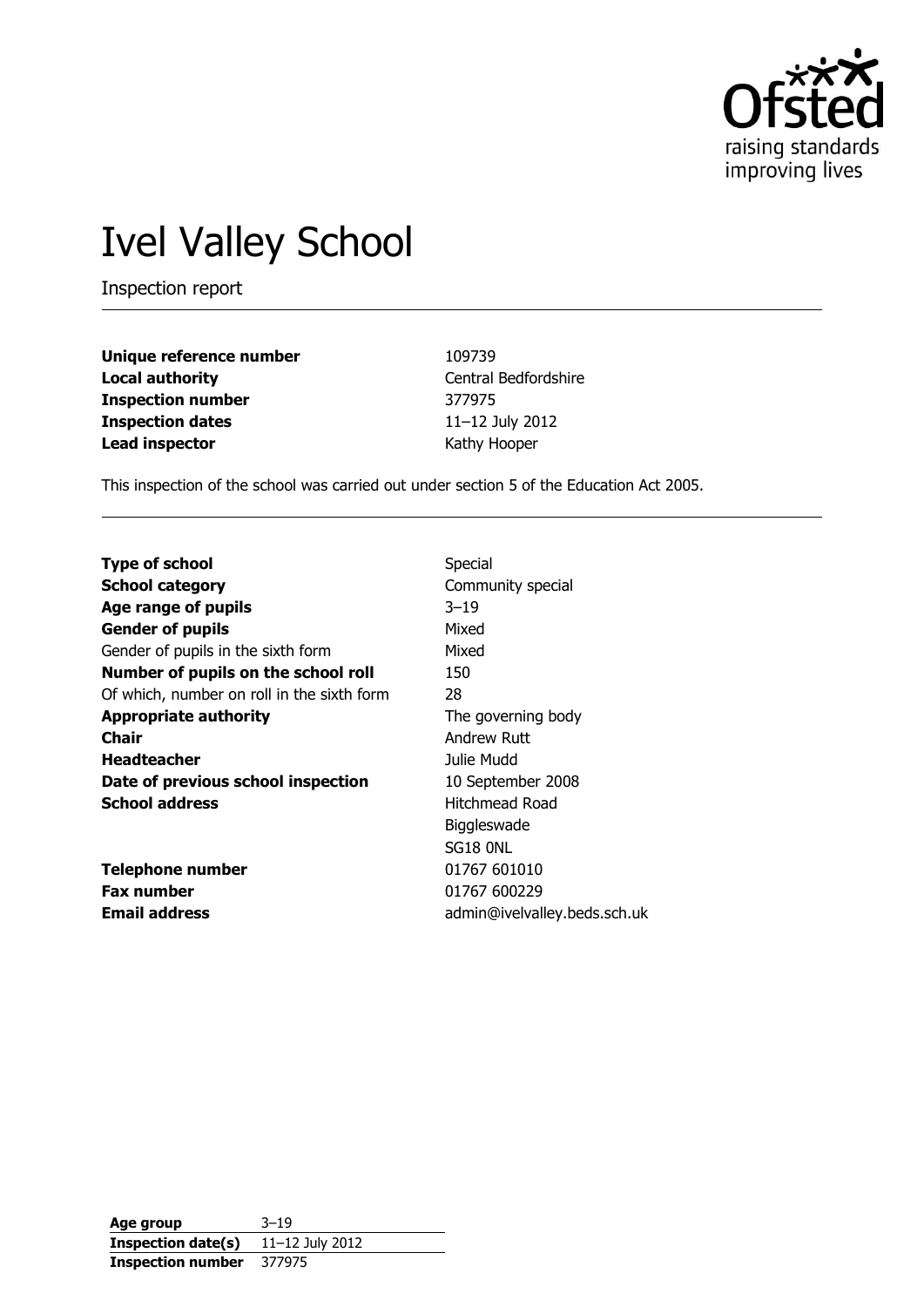You can use Parent View to give Ofsted your opinion on your child's school. Ofsted will use the information parents and carers provide when deciding which schools to inspect and when.

You can also use Parent View to find out what other parents and carers think about schools in England. You can visit [www.parentview.ofsted.gov.uk,](http://www.parentview.ofsted.gov.uk/) or look for the link on the main Ofsted website: [www.ofsted.gov.uk](http://www.ofsted.gov.uk/)

The Office for Standards in Education, Children's Services and Skills (Ofsted) regulates and inspects to achieve excellence in the care of children and young people, and in education and skills for learners of all ages. It regulates and inspects childcare and children's social care, and inspects the Children and Family Court Advisory Support Service (Cafcass), schools, colleges, initial teacher training, work-based learning and skills training, adult and community learning, and education and training in prisons and other secure establishments. It assesses council children's services, and inspects services for looked after children, safeguarding and child protection.

Further copies of this report are obtainable from the school. Under the Education Act 2005, the school must provide a copy of this report free of charge to certain categories of people. A charge not exceeding the full cost of reproduction may be made for any other copies supplied.

If you would like a copy of this document in a different format, such as large print or Braille, please telephone 0300 123 4234, or email enquiries@ofsted.gov.uk.

You may copy all or parts of this document for non-commercial educational purposes, as long as you give details of the source and date of publication and do not alter the information in any way.

To receive regular email alerts about new publications, including survey reports and school inspection reports, please visit our website and go to 'Subscribe'.

Piccadilly Gate Store St **Manchester** M1 2WD

T: 0300 123 4234 Textphone: 0161 618 8524 E: enquiries@ofsted.gov.uk W: www.ofsted.gov.uk



© Crown copyright 2012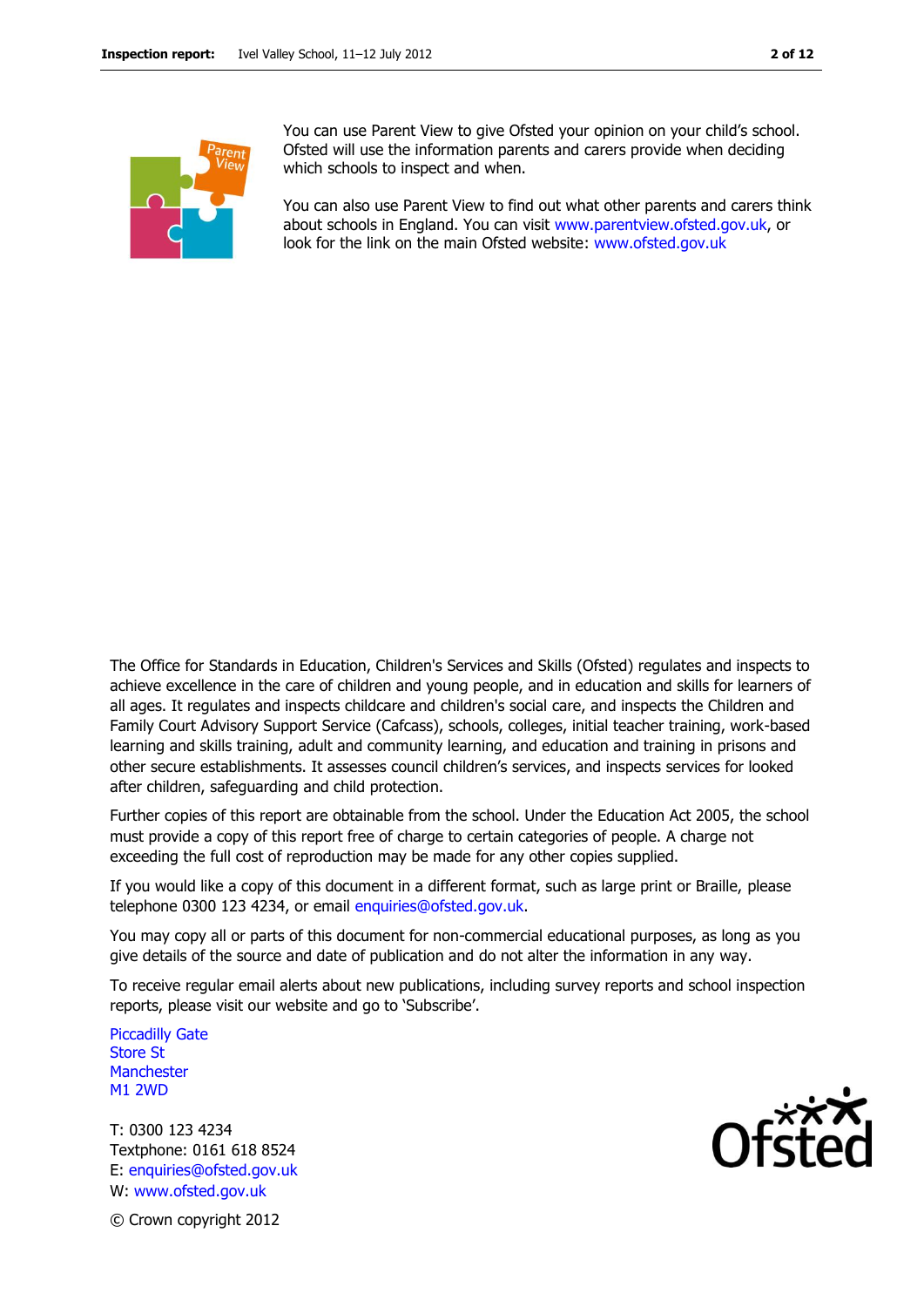# **Introduction**

Inspection team

Janev Mehmet-Christofides **Additional Inspector** 

Kathy Hooper **Additional Inspector** 

This inspection was carried out with two days' notice. Nineteen teachers were observed teaching 20 lessons on two sites and in three classes based in mainstream schools. Additionally, learning walks were carried out to observe pupils' behaviour and safety in a range of settings outside the classroom, and pupils' work and progress records were examined. Meetings were held with senior leaders, postholders, governors and pupils. Inspectors took account of the responses to the online Parent View survey in planning the inspection, observed the school's work, and looked at evidence from monitoring and development planning. Inspectors took account of 63 questionnaires from parents, 47 from pupils, and 63 from staff.

# **Information about the school**

This is a smaller than average-sized school for pupils with moderate learning difficulties, severe learning difficulties, difficulties on the autistic spectrum and those with profound and multiple learning difficulties, many of whom have additional sensory and physical difficulties. Sunnyside School amalgamated with Hitchmead School for pupils with moderate learning difficulties in 2010 to form Ivel Valley School. The pupils in the unit for behavioural, social and emotional difficulties at Hitchmead were also integrated into the new school. The headteacher of Sunnyside continued as the headteacher for Ivel Valley. The school is on two sites, half a mile apart. Additionally, there are four satellite classes in mainstream schools, up to 2.8 miles away from the main site.

As is often the case in special schools, there are three times as many boys as girls. The majority of pupils are of White British heritage. The proportion of pupils from minority ethnic groups is similar to that in other schools but the proportion who have English as an additional language is lower than average. A higher than average proportion of pupils is known to be entitled to free school meals. Just over one in ten pupils are looked after. All pupils are supported by a statement of special educational need. The school holds the International Schools award and has Healthy Schools status.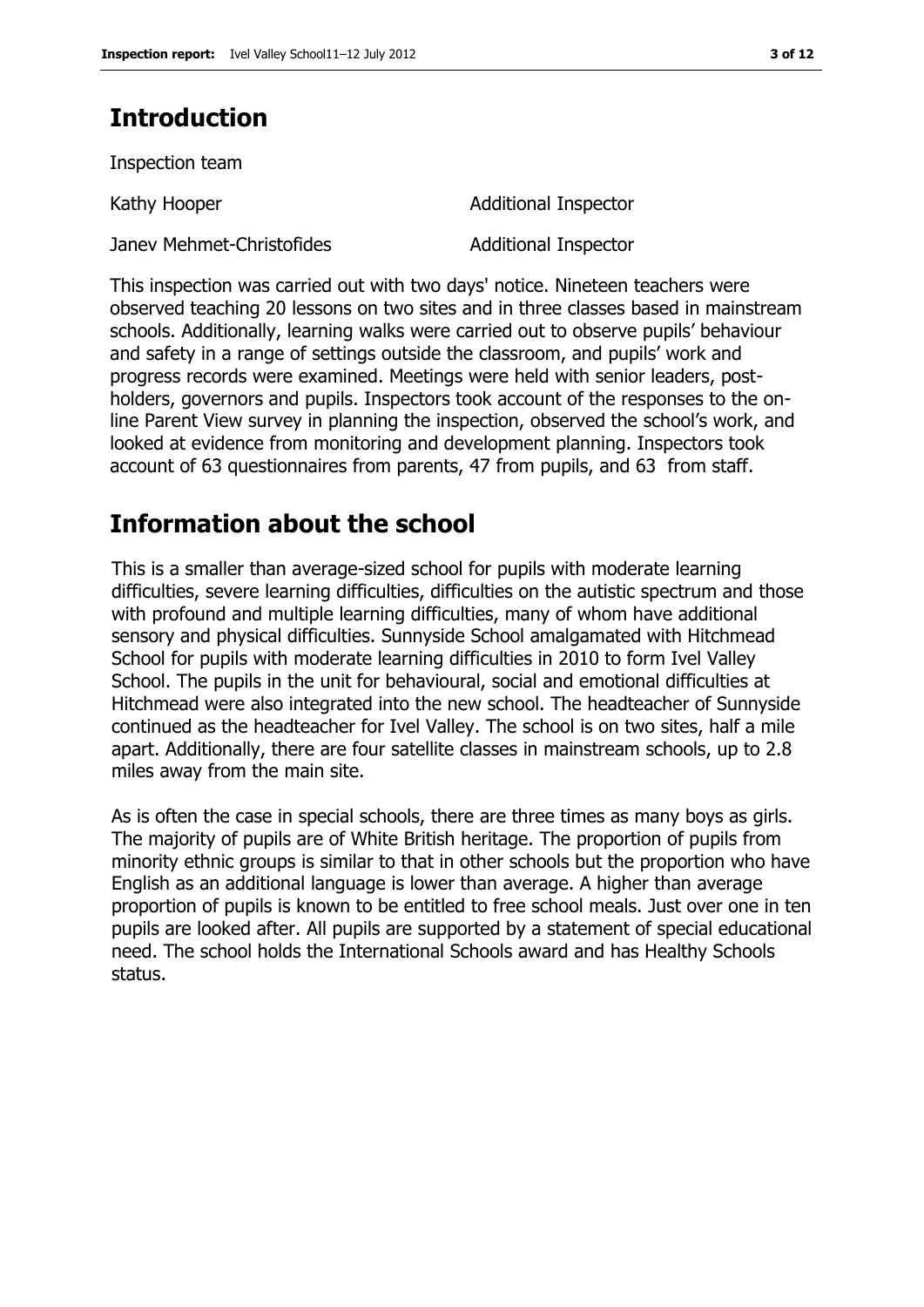# **Inspection judgements**

| <b>Overall effectiveness</b>          |  |
|---------------------------------------|--|
|                                       |  |
| <b>Achievement of pupils</b>          |  |
| <b>Quality of teaching</b>            |  |
| <b>Behaviour and safety of pupils</b> |  |
| <b>Leadership and management</b>      |  |

## **Key findings**

- This is a good school and parents agree. Pupils achieve well. This is a notable achievement for a school that has experienced a complex amalgamation. It is not outstanding because achievement is not outstanding especially for older pupils. In addition, phonics (teaching of sounds and letters) is not taught systematically enough.
- The progress of children in the Early Year Foundation Stage is good. All Key Stage 2 pupils achieve at least the expected progress in mathematics and the majority in English. Key Stage 4 pupils and Post-16 students' good achievement is recognised through the increasingly well-matched range of accredited courses. All of them move onto further education and training.
- Teaching is good. The best lessons include a wide range of practical activities tailored to individual needs, and enable pupils to learn through all their senses. Pupils make most progress where adults help them to perform activities, as far as possible, for themselves. In some lessons, teachers rely too much on verbal instructions to the whole class and teaching assistants are not actively involved. The English language support needed for pupils with English as an additional language is not always recognised.
- Pupils enjoy school. Their typical good behaviour is due to well-established routines and high expectations. The exceptionally challenging behaviour of some pupils, due to their special educational needs, is well handled by staff. Older, more able pupils are particularly aware of how to keep themselves safe.
- Leadership and management are good. The leadership from the headteacher is outstanding. Effective performance management has brought significant improvements in the teaching and learning. The curriculum promotes pupils' spiritual, moral, and social development well.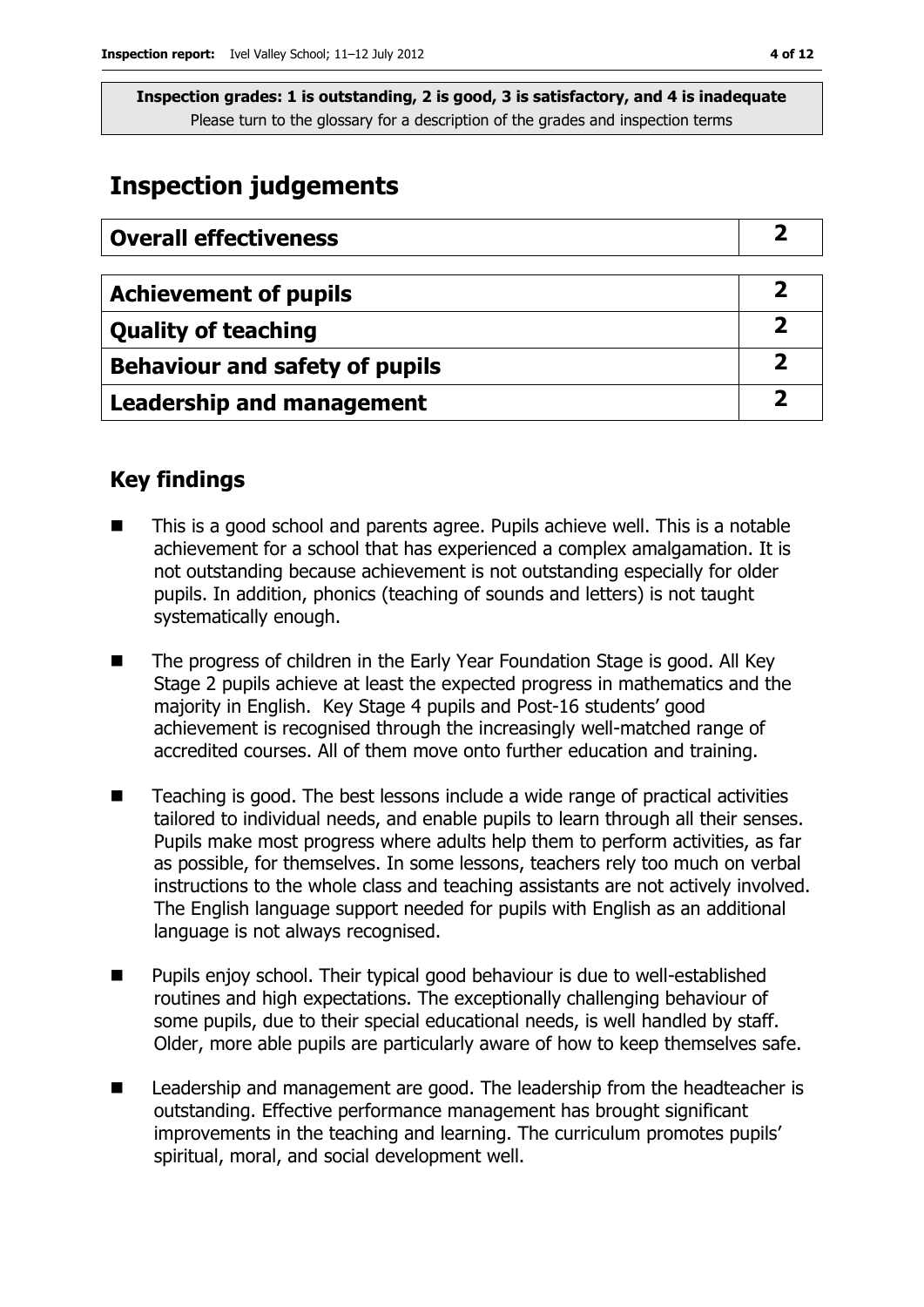### **What does the school need to do to improve further?**

- Improve the pupils' achievement:
	- in English by ensuring that the phonics programme is systematically taught
	- for secondary-aged pupils by making lessons more interactive and exciting.
- $\blacksquare$  Raise the standards of teaching in all lessons to those of the best by:
	- increasing the range of multi-sensory approaches to learning and relevant activities that engage secondary pupils throughout lessons
	- enabling teaching assistants to take a more active role in lessons
	- providing resources to support the understanding of those pupils whose first language is not English.

### **Main report**

#### **Achievement of pupils**

Pupils' attainment on entry is well below that of their peers in mainstream schools. Their achievement, however, is good because the work is well matched to individual needs. In the Early Years Foundation Stage, children's good achievement is enhanced by opportunities to mix with mainstream peers in an on-site nursery designated a Centre of Excellence. Children are well engaged by activities such as a sensory circuit, where they develop their control and coordination of both small and large movements. The achievement of pupils in Key Stages 1 and 2 is good and for some it is outstanding. Key Stage 2 pupils with a wide range of learning needs, including those on the autistic spectrum, pupils with severe and moderate learning needs and those with behavioural, social and emotional difficulties, developed a good working knowledge of 'estimation' by being taken through a series of activities that progressively reinforced and extended their understanding. The most able pupils were confident about estimating numbers and knew how to check their answers using linked blocks to count.

The achievement of all pupils with a range of complex needs by the end of Key Stage 4 is good. They make good progress across Key Stages 3 and 4 to develop their writing skills. Key Stage 3 pupils were using some good vocabulary to write about Charlie and the Chocolate factory. The reading of a Key Stage 4 pupil with severe learning difficulties was improved through a series of focused one-to-one phonics sessions. However, phonics is not taught systematically throughout the school. The relatively weaker progress of looked after children in mathematics has been addressed. The achievement in Key Stage 4 and Post-16 in literacy and numeracy is good, but is somewhat limited by some over-use of worksheets. Pupils with English as an additional language make progress in literacy and numeracy but resources are not always used productively to support learning. Post-16 students with profound and multiple learning difficulties were well supported to react to a range of stimuli and to anticipate events when putting plants into compost. The progress of pupils on the autistic spectrum is particularly good. Girls and boys make similarly good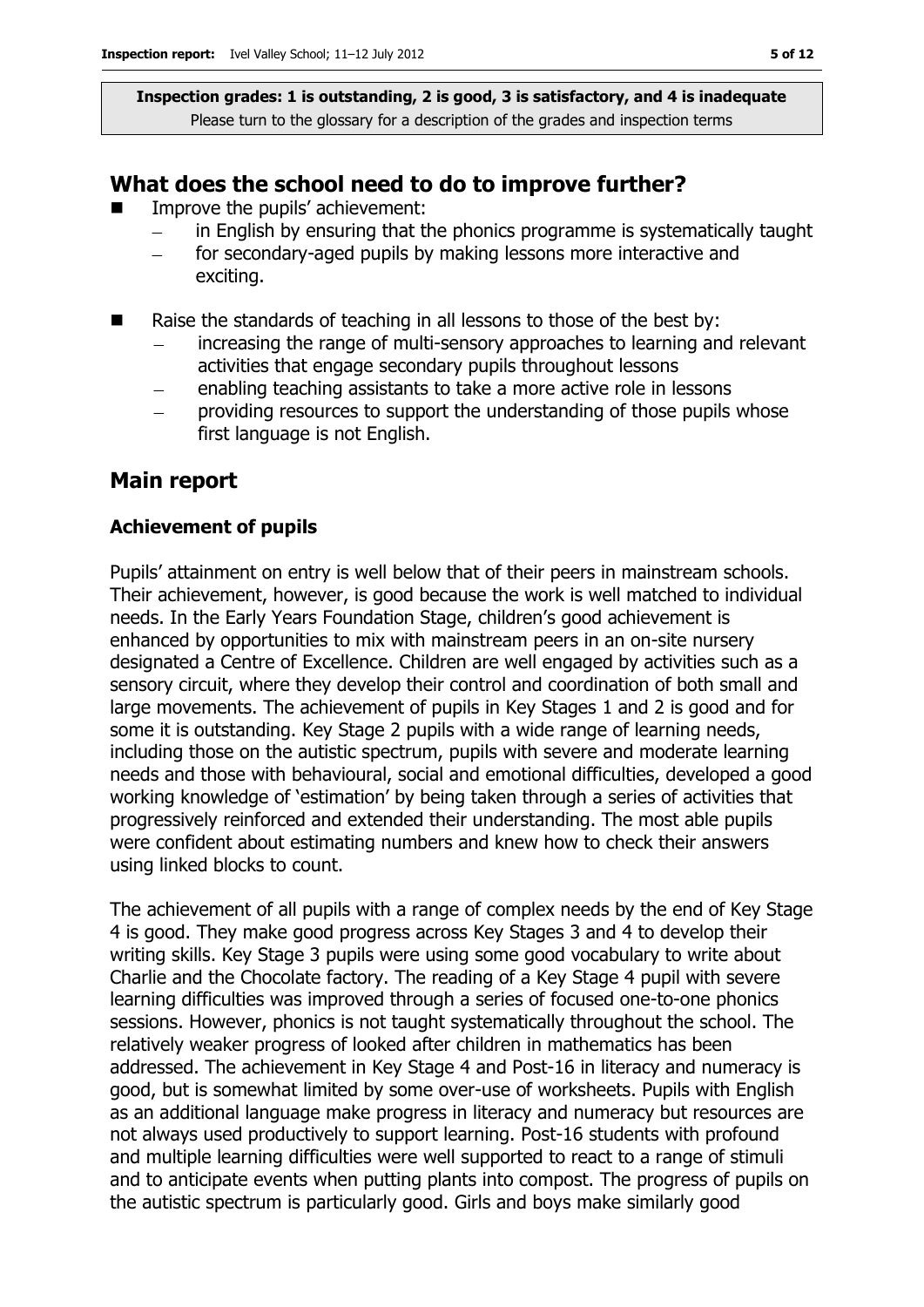progress. Pupils throughout the school make good progress in literacy and numeracy through the good use of information and communication technology, such as switches and laptops, and good use of augmentative communication methods, such as signing and symbols, to develop early cognitive skills.

Pupils make good progress in their social, emotional, behavioural and physical development. The school's own speech and language therapist and outside agencies work well with staff to promote pupils' communication, social, emotional and physical skills.

The vast majority of parents and carers are delighted by their children's progress. A comment from the parent or carer of an autistic child with epilepsy commented, 'A brilliant school. My child has made great progress.'

### **Quality of teaching**

Teaching is good. Support for learning is very effective in the Early Years Foundation Stage. The best lessons are often on the primary site. They are well structured to teach specific concepts and activities are tailored to each pupil's needs and experience while reinforcing their literacy and numeracy. In a design and technology lesson, effective questioning, the use of the interactive whiteboard and a trip to the park helped pupils to identify the properties of a swing. More able secondary pupils made good progress in lessons where they are engaged in challenging activities. Key Stage 4 pupils enjoyed competing in a game using a Venn diagram to find the rule 'in the teacher's head', having been given a series of numbers. Most teachers make excellent use of assessment data. They skilfully use lots of different communication and behaviour strategies to engage pupils, including those on the autistic spectrum and those with profound and multiple learning difficulties. Effective implementation of the values curriculum helps pupils to develop a strong moral and social understanding. There is not yet a coherent approach to teaching phonics throughout the school to support reading.

In some lessons, particularly on the secondary site, teachers relied too much on verbal instructions and worksheets rather than using multi-sensory resources and activities to engage all pupils. In these lessons, pupils and teaching assistants were occasionally passive and disengaged for a short time so that the pace of learning slackened.

Parents and carers are very appreciative of the support of teaching and non-teaching staff. For example a parent/carer of a primary pupil with difficulties on the autistic spectrum commented 'I cannot be happier with my son's progress at Ivel Valley, especially using the TEACCH method. Staff are helpful and supportive in his learning.' The parent/carer of a recently arrived Key Stage 3 pupil remarked on her surprise at the great amount of progress her child has made since joining the school.

#### **Behaviour and safety of pupils**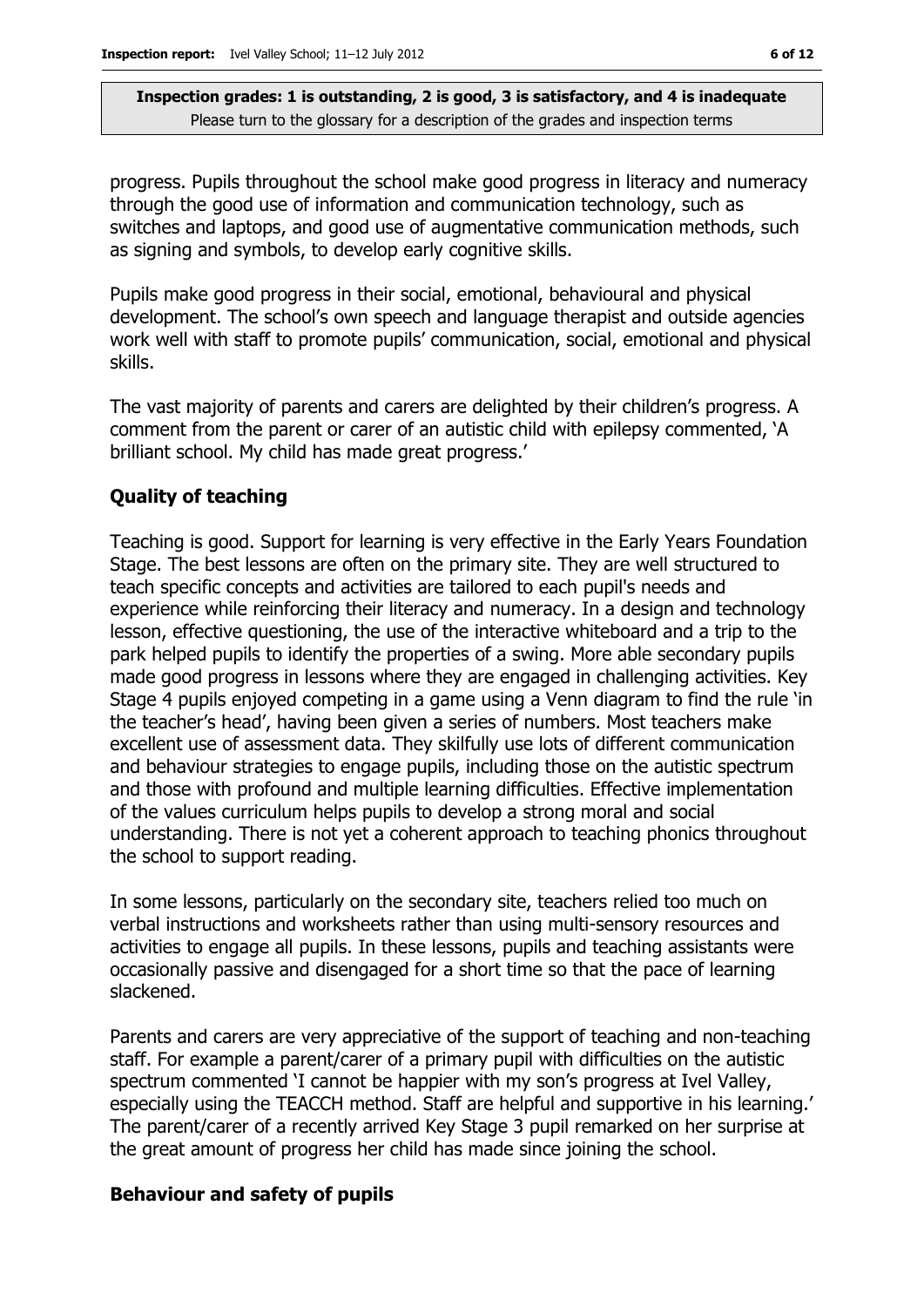Behaviour across the school is typically good because staff have been well trained and have an effective policy. Behaviour is carefully monitored and evaluations show significant improvement over time. This is due to good communication with pupils using a variety of strategies, such as a picture exchange system, well-rehearsed routines, and a strong focus on learning in lessons. As a result, pupils are confident, have good attitudes to learning and, those that are sufficiently aware, want to be successful. There is an effective reward system that encourages pupils to do the 'right thing'. Children in the Early Years Foundation Stage, and secondary and Post-16 students benefit hugely from opportunities to mix with mainstream peers. The school has a warm and inclusive ethos and pupils are happy and willing to help. There are many examples of pupils with behavioural, social, and emotional difficulties willingly helping others in a range of settings. The impact of pupils' efforts to improve their school is evident in their decisions regarding school dinners, the organisation of the playground and the successful growing of vegetables.

Pupils say they feel safe in school and they are safe. The most able pupils are well aware of how to keep themselves safe. Secondary pupils were thoughtful and insightful when they debated issues concerned with violence in society. Staff and pupils are mutually respectful and the dignity of the most dependent pupils is well preserved. The school is vigilant regarding bullying, including cyber-bullying, any reports are immediately addressed. Pupils know what to do if they feel they are bullied. Attendance is satisfactory and a good range of strategies is used to immediately address absence.

Most parents and carers are delighted by their children's social and emotional development. It is evidenced in a typical comment from a parent or carer of a secondary pupil, 'My child has matured and developed academically in the last school year.' Behaviour, specifically the inclusion of pupils with behavioural, social and emotional needs alongside other more vulnerable pupils, is an area about which parents and carers have been most concerned since the amalgamation. This inspection found no grounds for their fears.

#### **Leadership and management**

Leadership is highly ambitious and focused on achieving the best possible achievement for all its pupils. Strong and systematic monitoring ensures continuous improvements across the school. Relative under-performance of pupils is promptly identified and addressed through appropriate interventions. The lower achievement in the past of looked after children in mathematics, for example, was identified and successfully addressed. Teachers are successfully supported and professional development of staff is well focused on key areas identified through accurate selfevaluation and monitoring activities. As a result, there is good evidence of pupils' improving achievement and behaviour.

The curriculum is broad and balanced with good focus on pupils' spiritual, social, moral and cultural development. It meets students' needs successfully. The curriculum for the Early Years Foundation Stage has been well developed. There is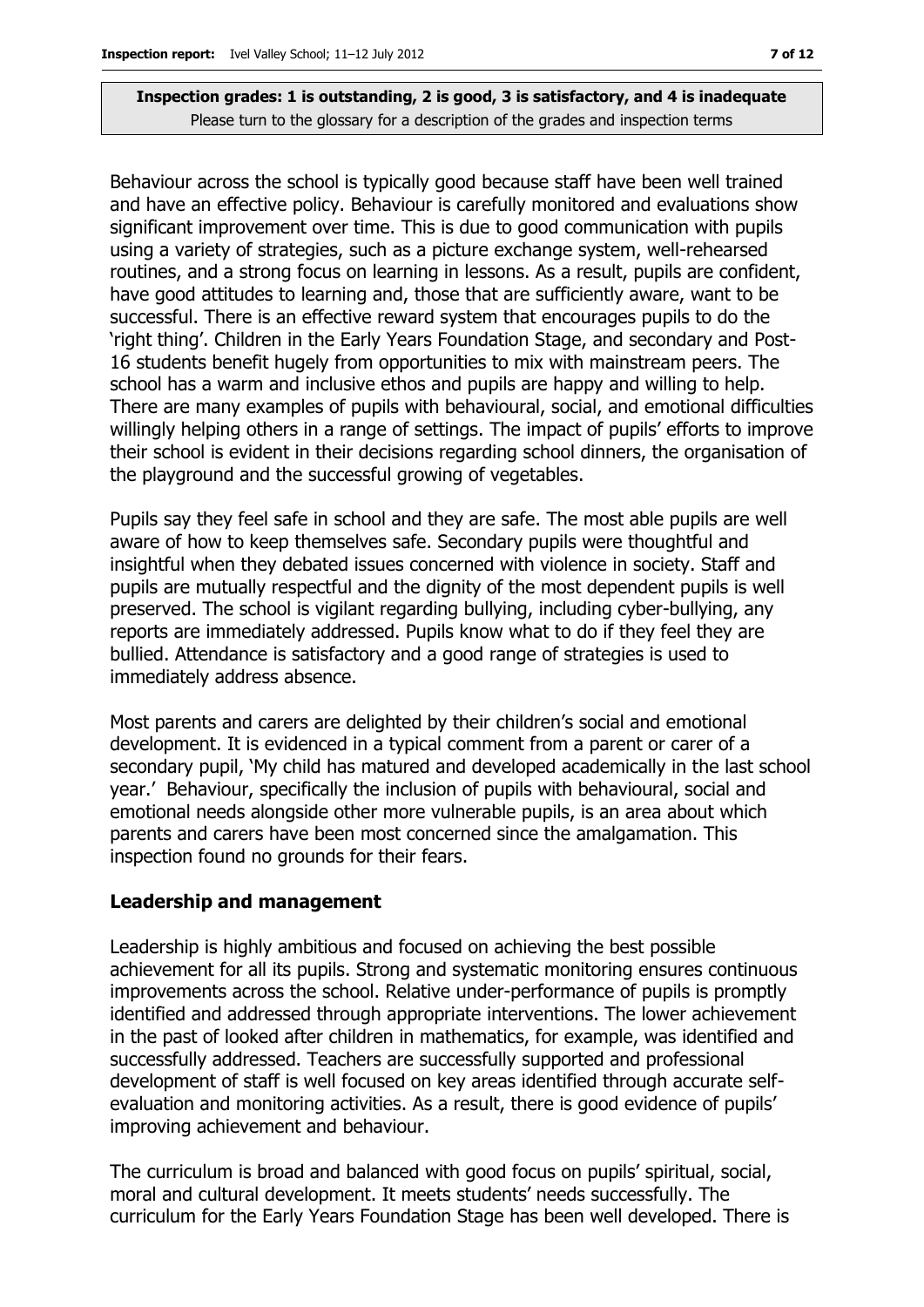more to do to establish a systematic approach to the teaching of phonics for secondary-aged pupils. The senior and middle managers are beginning to work as a team and are excited by the possibilities for their school. Although they are implementing well worked out action plans, the impact of these is yet to be fully evaluated.

The vast majority of parents are supportive and well engaged and have very strong and productive links with the school. A very small minority remains apprehensive about the amalgamation and the impact on their children of the wide spread of needs. Nevertheless, governors have been skilful in steering the school to its current strong position. Plans are in place to extend links with the community, but occasionally there is not enough emphasis on preparation of pupils for life in a culturally diverse society.

Safeguarding has a high profile and systems are robust throughout the school. The school does not tolerate any discriminatory behaviour. It effectively demonstrates its commitment to equality of opportunity by monitoring the progress of different groups and taking prompt action to address any issues that arise. The school's approach to equality and diversity is recognised by some parents. 'I feel my daughter attends a fully inclusive school which is full of opportunity for her.'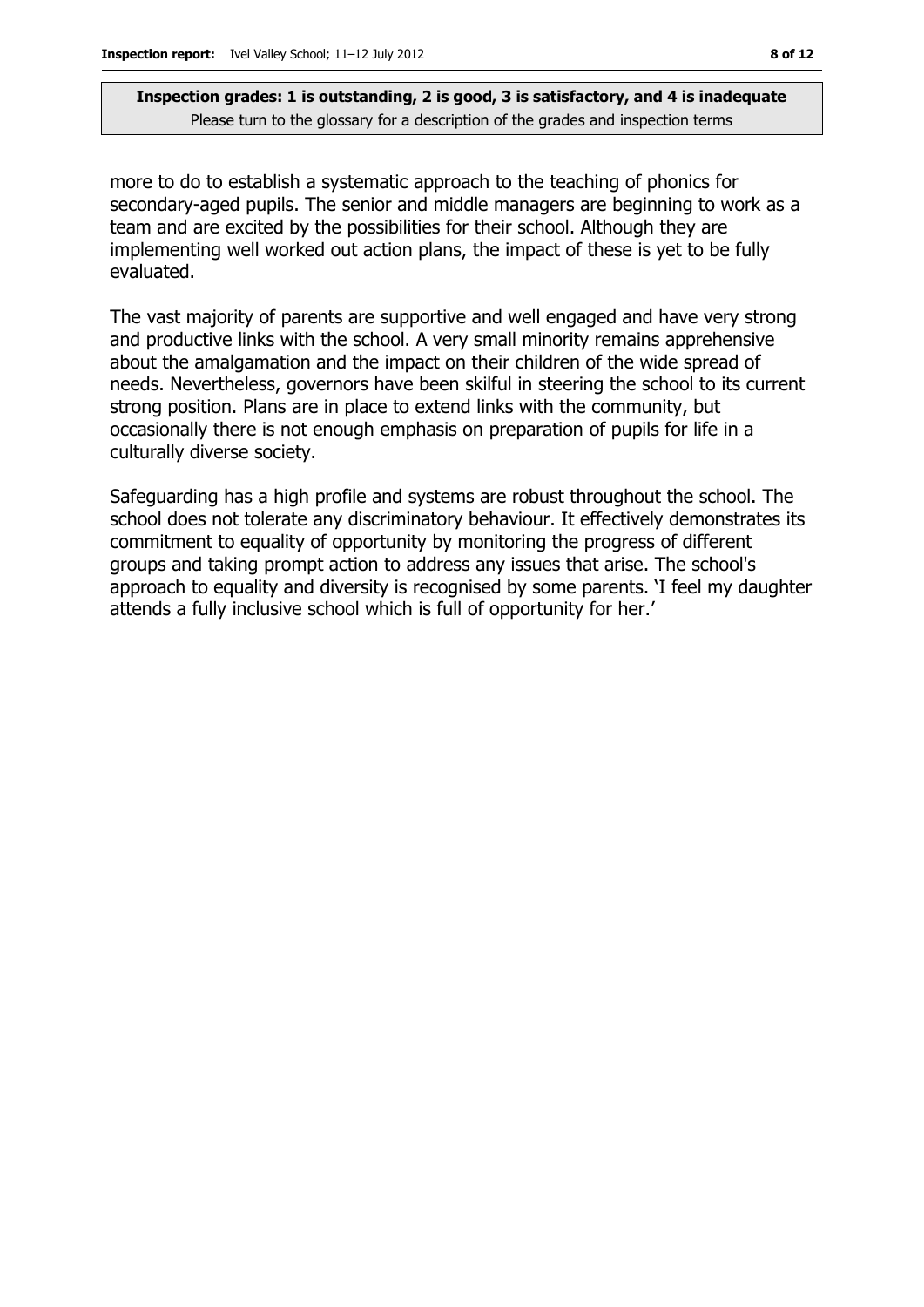# **Glossary**

### **What inspection judgements mean**

| Grade   | <b>Judgement</b> | <b>Description</b>                                            |
|---------|------------------|---------------------------------------------------------------|
| Grade 1 | Outstanding      | These features are highly effective. An outstanding           |
|         |                  | school provides exceptionally well for all its pupils' needs. |
| Grade 2 | Good             | These are very positive features of a school. A school        |
|         |                  | that is good is serving its pupils well.                      |
| Grade 3 | Satisfactory     | These features are of reasonable quality. A satisfactory      |
|         |                  | school is providing adequately for its pupils.                |
| Grade 4 | Inadequate       | These features are not of an acceptable standard. An          |
|         |                  | inadequate school needs to make significant                   |
|         |                  | improvement in order to meet the needs of its pupils.         |
|         |                  | Ofsted inspectors will make further visits until it           |
|         |                  | improves.                                                     |

### **Overall effectiveness of schools**

|                         | Overall effectiveness judgement (percentage of schools) |      |                     |                   |
|-------------------------|---------------------------------------------------------|------|---------------------|-------------------|
| <b>Type of school</b>   | <b>Outstanding</b>                                      | Good | <b>Satisfactory</b> | <b>Inadequate</b> |
| Nursery schools         | 54                                                      | 42   |                     |                   |
| Primary schools         | 14                                                      | 49   | 32                  |                   |
| Secondary<br>schools    | 20                                                      | 39   | 34                  |                   |
| Special schools         | 33                                                      | 45   | 20                  |                   |
| Pupil referral<br>units | 9                                                       | 55   | 28                  |                   |
| All schools             | 16                                                      | 47   | 31                  |                   |

New school inspection arrangements have been introduced from 1 January 2012. This means that inspectors make judgements that were not made previously.

The data in the table above are for the period 1 September to 31 December 2011 and represent judgements that were made under the school inspection arrangements that were introduced on 1 September 2009. These data are consistent with the latest published official statistics about maintained school inspection outcomes (see [www.ofsted.gov.uk\)](http://www.ofsted.gov.uk/).

The sample of schools inspected during 2010/11 was not representative of all schools nationally, as weaker schools are inspected more frequently than good or outstanding schools.

Primary schools include primary academy converters. Secondary schools include secondary academy converters, sponsor-led academies and city technology colleges. Special schools include special academy converters and non-maintained special schools.

Percentages are rounded and do not always add exactly to 100.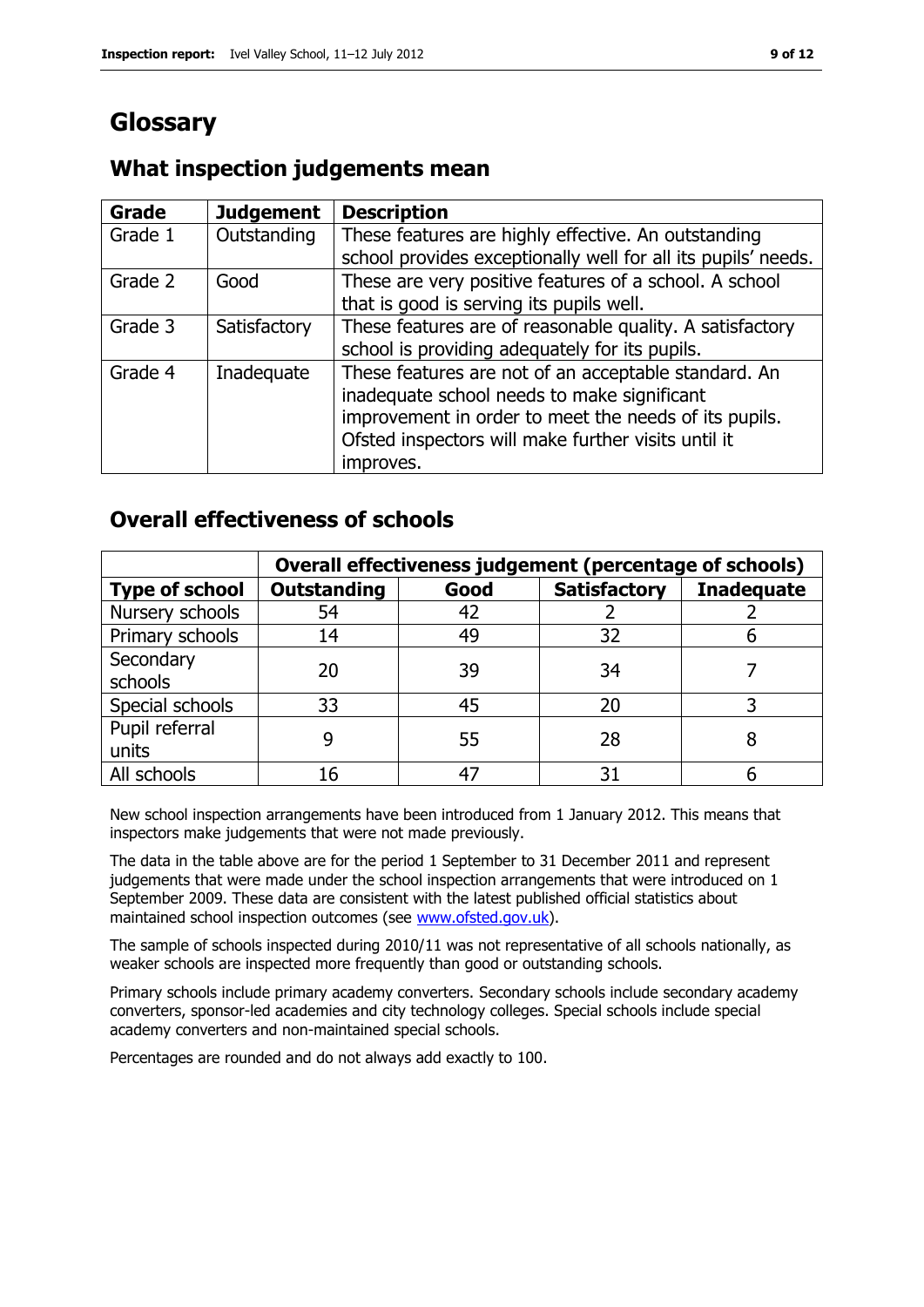# **Common terminology used by inspectors**

| Achievement:               | the progress and success of a pupil in their<br>learning and development taking account of their<br>attainment.                                                                                                        |
|----------------------------|------------------------------------------------------------------------------------------------------------------------------------------------------------------------------------------------------------------------|
| Attainment:                | the standard of the pupils' work shown by test and<br>examination results and in lessons.                                                                                                                              |
| Attendance:                | the regular attendance of pupils at school and in<br>lessons, taking into account the school's efforts to<br>encourage good attendance.                                                                                |
| Behaviour:                 | how well pupils behave in lessons, with emphasis<br>on their attitude to learning. Pupils' punctuality to<br>lessons and their conduct around the school.                                                              |
| Capacity to improve:       | the proven ability of the school to continue<br>improving based on its self-evaluation and what<br>the school has accomplished so far and on the<br>quality of its systems to maintain improvement.                    |
| Floor standards:           | the national minimum expectation of attainment<br>and progression measures.                                                                                                                                            |
| Leadership and management: | the contribution of all the staff with responsibilities,<br>not just the governors and headteacher, to<br>identifying priorities, directing and motivating staff<br>and running the school.                            |
| Learning:                  | how well pupils acquire knowledge, develop their<br>understanding, learn and practise skills and are<br>developing their competence as learners.                                                                       |
| Overall effectiveness:     | inspectors form a judgement on a school's overall<br>effectiveness based on the findings from their<br>inspection of the school.                                                                                       |
| Progress:                  | the rate at which pupils are learning in lessons and<br>over longer periods of time. It is often measured<br>by comparing the pupils' attainment at the end of a<br>key stage with their attainment when they started. |
| Safety:                    | how safe pupils are in school, including in lessons;<br>and their understanding of risks. Pupils' freedom<br>from bullying and harassment. How well the school<br>promotes safety, for example e-learning.             |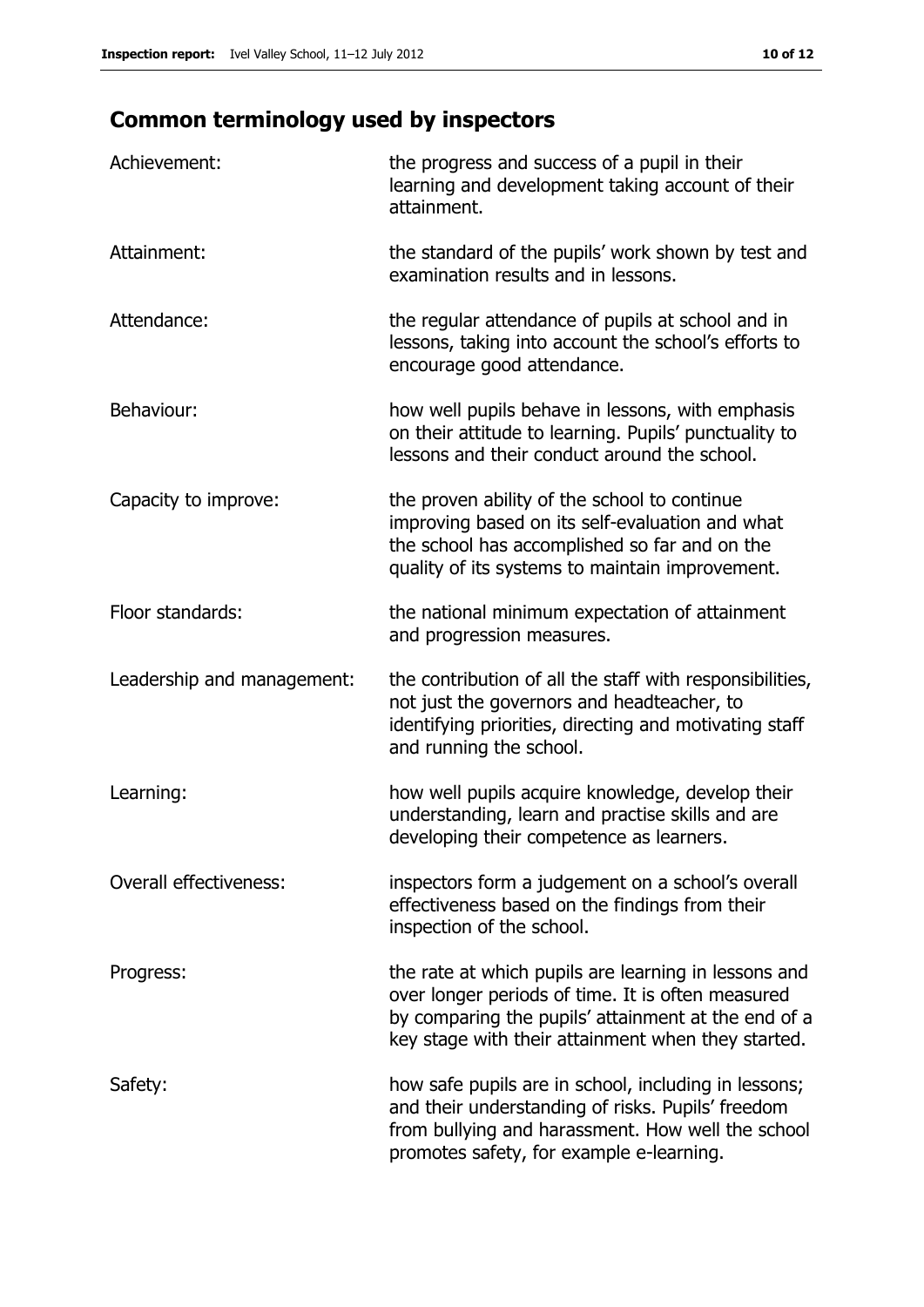#### **This letter is provided for the school, parents and carers to share with their children. It describes Ofsted's main findings from the inspection of their school.**



13 July 2012

Dear Children, Pupils and Students

#### **Inspection of Ivel Valley School, Biggleswade, SG18 0NL**

Thank you so much for making us so welcome when we visited your school. We very much enjoyed seeing you at your work and talking to you. Your school is a good one. The school has made great progress since it amalgamated two years ago.

We were particularly impressed by the way some of you take care of others. This is what gives your school such a good family atmosphere. Some of you have worked with staff to improve the playground and your school meals. We saw that your behaviour was good because you understand the rules and routines. You told us that you enjoy school and feel safe. You get on well with all the staff and trust them because they take care of you. We saw you working really hard in lessons and you told us what you had to do to improve your work.

In order to make your school even better, we have asked your teachers to ensure that you achieve as well in English as you do in mathematics on the primary site and to help the older pupils make as good progress as the younger ones. In order to do this, we have asked your teachers to:

- $\blacksquare$  teach you how to improve your reading
- make lessons more practical and relevant on the secondary site
- give more support for those of you whose first language is not English.

Yours sincerely

Kathy Hooper Lead inspector